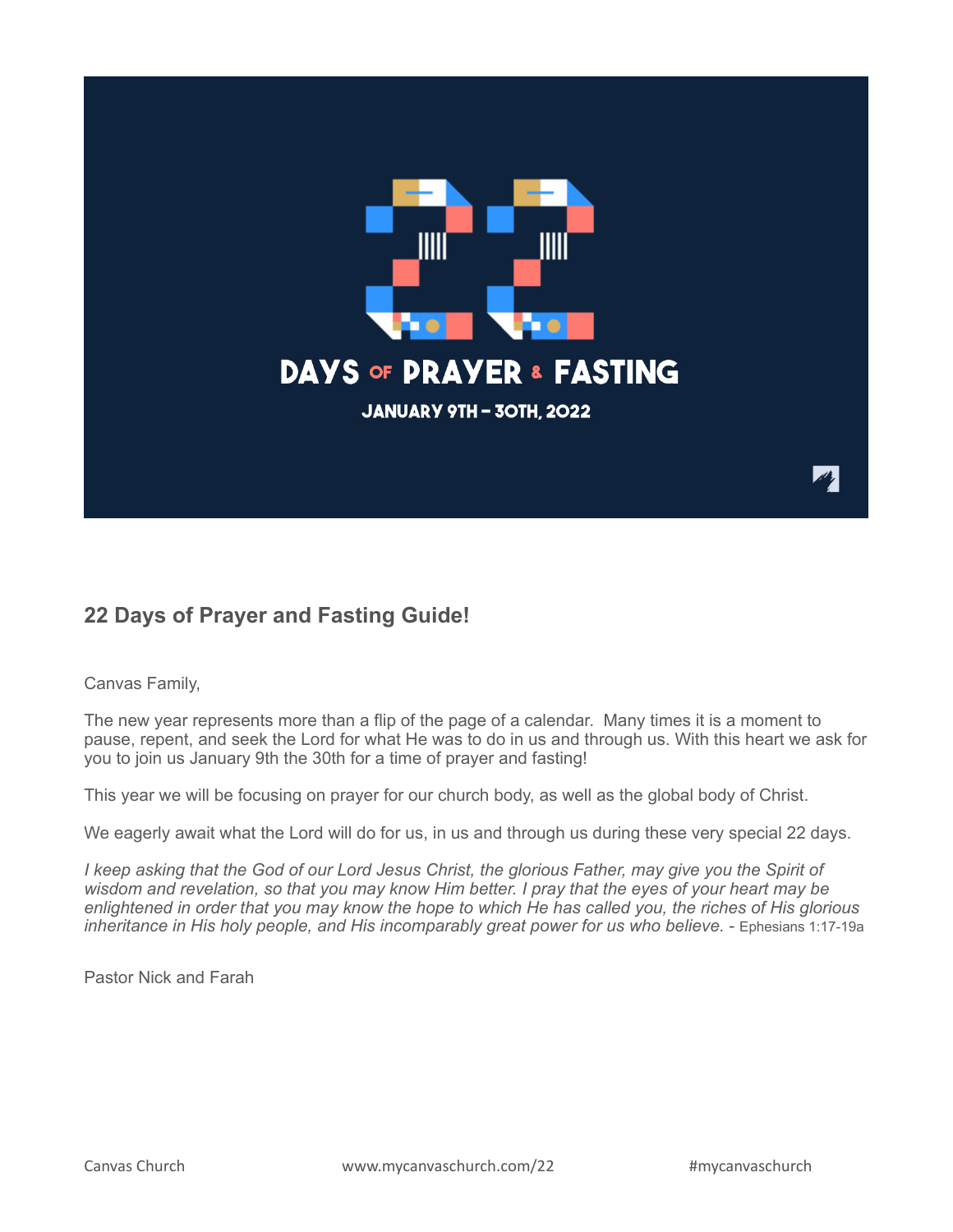# **fasting guide**

## **what does the Bible teach about fasting?**

*Biblical fasting involves abstaining from eating (and/or drinking) for spiritual purposes.* 

In the Old Testament, Israel celebrated certain annual fasts, the most prominent being the Day of Atonement. There were also occasional fasts tied to specific historical events, sometimes individual and sometimes corporate. Here are a few of the occasions for fasting: at a time of grief (I Sam. 31:13; Nehemiah 1:4), at a time of repentance (I Sam 7:6; I Kings 21:27), as an expression of humility (Ezra 8:21; Psalm 69:10), and as an expression of a need for God's guidance and help. What all of these fasts share in common is that they were an expression of dependence on God.

Several New Testament passages give us insight about fasting.

**Fasting teaches us to that God's Word nourishes us:** Matthew 4:1-4 records the only example of Jesus fasting, just prior to His being tempted in the wilderness. He faced temptation with these words, "Man shall not live on bread alone, but on every word that proceeds out of the mouth of God." Jesus is quoting Deuteronomy 8:3-5 which talks about the 40 years Israel spent in the wilderness, depending daily on manna to sustain them. He says that God humbled them and let them be hungry in order to teach them to depend on God's Word to sustain them. By His example of fasting, Jesus reminds us that food alone can't sustain us. We need to be nourished by God's Word.

**Fasting teaches us that doing God's will sustains us:** John 4:31-35 records Jesus' encounter with the woman at the well. When the disciples return, they encourage Jesus to eat. He responds by saying, "I have food to eat that you know not of." Then He adds, "My food is to do the will of the Father." Again, Jesus reminds us that food alone is not enough. We are sustained by doing God's will.

**Fasting teaches us that Jesus Himself sustains us:** In John 6:48-50 Jesus says, "I am the bread of life. Your fathers ate the manna in the wilderness, and they died. This is the bread which comes down out of heaven, so that one may eat of it and not die." We see this pictured symbolically in the bread and the cup of the Lord's Supper. Jesus is the source of eternal life. Fasting is feasting on Jesus.

 Jesus assumed that fasting would be a part of His disciple's spiritual life. In Matthew 6:16-18, He says, "when you fast," not "if you fast." He warns us not to fast to impress people, but to be near to the heart of God.

# **what is the purpose of fasting?**

*Fasting is designed to intensify our dependence on God by weakening our dependence on food and other things.* How does it do that?

**Fasting reveals and heals our dependence on food (and other things)** to fill the discomfort caused by low self-esteem, unfulfilling work, unloving relationships, uncontrollable circumstances, etc. It removes the false peace derived from the pleasure of eating.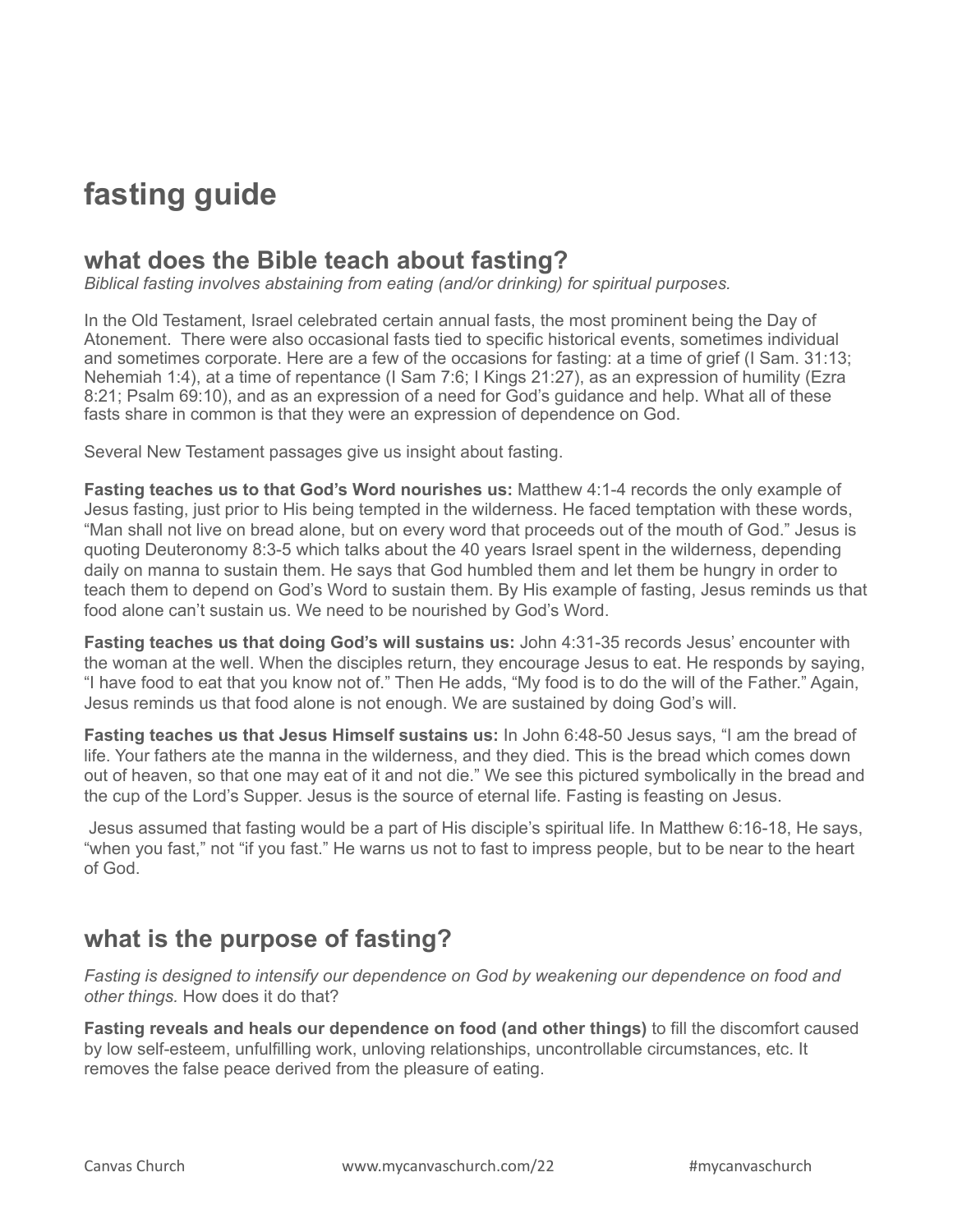Richard Foster says, "More than any other discipline, fasting reveals the things that control us. This is a wonderful benefit to the true disciple who longs to be transformed into the image of Jesus Christ. We cover up what is inside us with food and other good things, but in fasting these things surface. If pride controls us, it will be revealed almost immediately.

David writes, "I humbled my soul with fasting" (Psalm 69:10). Anger, bitterness, jealousy, strife, fear—if they are within us, they will surface during fasting."

**Fasting teaches us that we can go without getting what we want and survive.** Fasting can free us from having to have what we want. Therefore, fasting can teach moderation or self-control, not only in relation to food, but in other areas as well. It teaches contentment. (I Timothy 6:6)

**Fasting expresses and deepens our hunger for God.** Richard Foster says, "Fasting reminds us that we are sustained "by every word that proceeds from the mouth of God:" (Matt. 4:4). Food does not sustain us; God sustains us. In Christ, "All things hold together" (Colossians 1:17). Therefore, in experiences of fasting, we are abstaining from food or other activities and feasting on God's Word.

Fasting must always, first and foremost, center on God. It must be about Him.

#### **step 1: clarify the purpose of your fast**

Why are you fasting? Ask the Holy Spirit to clarify His leading and objectives for your prayer fast. This will enable you to pray more specifically and strategically. Fasting is God-led and God-initiated. That means that He fuels a desire to fast and pray. He loves it when we fast.

#### **step 2: specify the kind of fast you will do**

Pray about the kind of fast you should undertake. Jesus implied that all of His followers should fast. (Matthew 6:16-18; 9:14,15) For Him it was a matter of when believers would fast, not if they would do it. Before you fast, decide the following up front:

• How long you will fast - one meal, one day, one week, several weeks, certain days (beginners should start slowly, building up to longer fasts)?

- The type of fast God wants you to undertake discussed in the *Types of Fasts* section below.
- What physical or social activities you will restrict
- How much time each day you will devote to prayer and God's Word

Making these commitments ahead of time will help you sustain your fast when physical temptations and life's pressures tempt you to abandon it.

#### **step 3: prepare your heart, mind, and body for fasting**

Fasting is not a spur-of-the-moment thing. It is planned. We must prepare. The very foundation of fasting and prayer is repentance. Un-confessed sin can hinder your prayers. There are several things you can do to prepare your heart

• Fasting requires reasonable precautions. Consult your physician first, especially if you take prescription medication or have a chronic ailment. Some persons should never fast without professional supervision.

• Do not rush into your fast. Prepare your body. Eat smaller meals before starting a fast. Avoid high fat and sugary foods. Eating raw fruit and vegetables prior to your fast is helpful. Physical preparation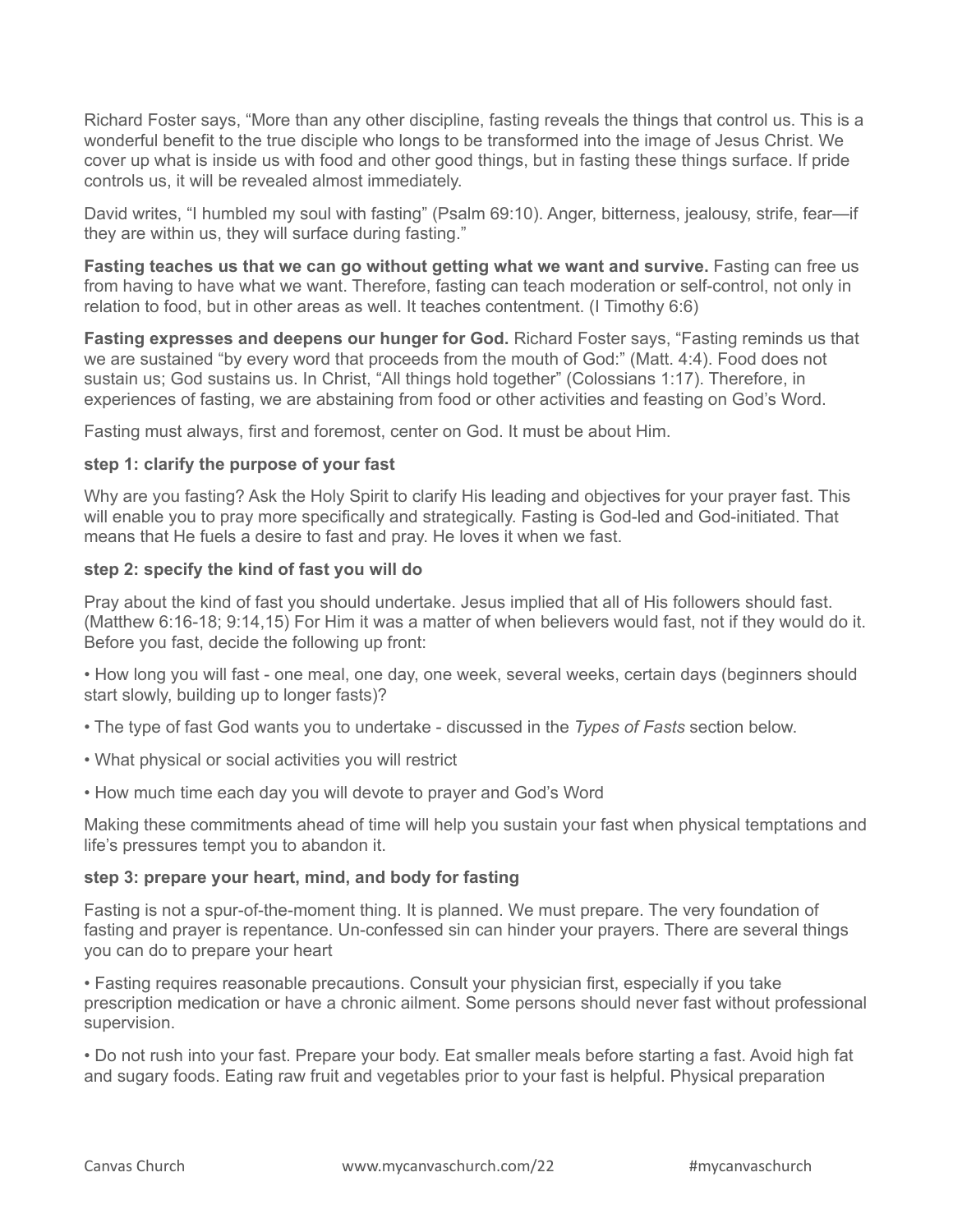makes the drastic change in your eating routine a little easier so that you can turn your full attention to the Lord in prayer.

• Prepare your heart and mind: Remember that God is your Father and He loves you and is for you.

• Confess every sin that the Holy Spirit calls to your remembrance and accept God's forgiveness (1 John 1:9). Seek forgiveness from all whom you have offended, and forgive all who have hurt you (Mark 11:25; Luke 11:4; 17:3,4). Make restitution as the Holy Spirit leads you.

• Surrender your life fully to Jesus Christ (Romans 12:1, 2). Meditate on the attributes of God, His love, sovereignty, power, wisdom, faithfulness, grace, compassion, and others. (Psalm 48:9,10; 103:1-8, 11-13)

• Begin your time of fasting and prayer with an expectant heart. (Hebrews 11:6)

• Do not underestimate spiritual opposition. Satan sometimes intensifies the natural battle between body and spirit. (Galatians 5:16,17)

• Finally, and of deep importance, Jesus instructs us in Matthew to not let others know about your fasting. The strict details of your fast should not be something you constantly talk about to others. It should remain between you and God.

# **types of fasts**

Now that we have explored the Old and New Testament teaching and instruction on fasting, we can proceed to discuss specific kinds of fasts. Let us begin with the helpful words of Richard Foster in his classic, *Celebration of Discipline*: "As with all the Disciplines, a progression should be observed; it is wise to learn to walk well before we try to run."

Biblical fasting almost always concerns food. Since the purpose of fasting, as we saw above, is to focus on God, to humble ourselves and to remind ourselves that we are sustained by every word that proceeds from the mouth of God, then the task in fasting is connecting our "going without" to "hungering for God." This takes time, focus and prayer in itself. Please do not expect to be an "expert" at fasting right away. Fasting is a discipline that can take a very long time to understand well. Also, do not let this fact deter you or intimidate you.

Fasting is not unlike a beautifully written masterpiece of literature. It is simple enough for a youth to understand and enjoy, and yet magnificently rich enough for the scholar to devote his/her entire life to.

## **abstaining from certain types of foods** (meat, sweets, etc.) - Daniel 10:3

This type is a good one for beginners to fasting or those with health needs and special or restrictive diets.

Choose to abstain from something like breads, sweets, sodas, coffee, or even red meat. Perhaps spend some time reading through Daniel's fast in Daniel chapter 1 and chapter 10. Stick to only fruits and vegetables like he did or something similar.

Determine the timing and duration of your fast and begin. You may choose to go without this specific type of food on only certain days like Fridays, or you may go without during the weekdays only or perhaps every day. Finally, choose the duration of your fast. This fast is 21 days (January 12 -February